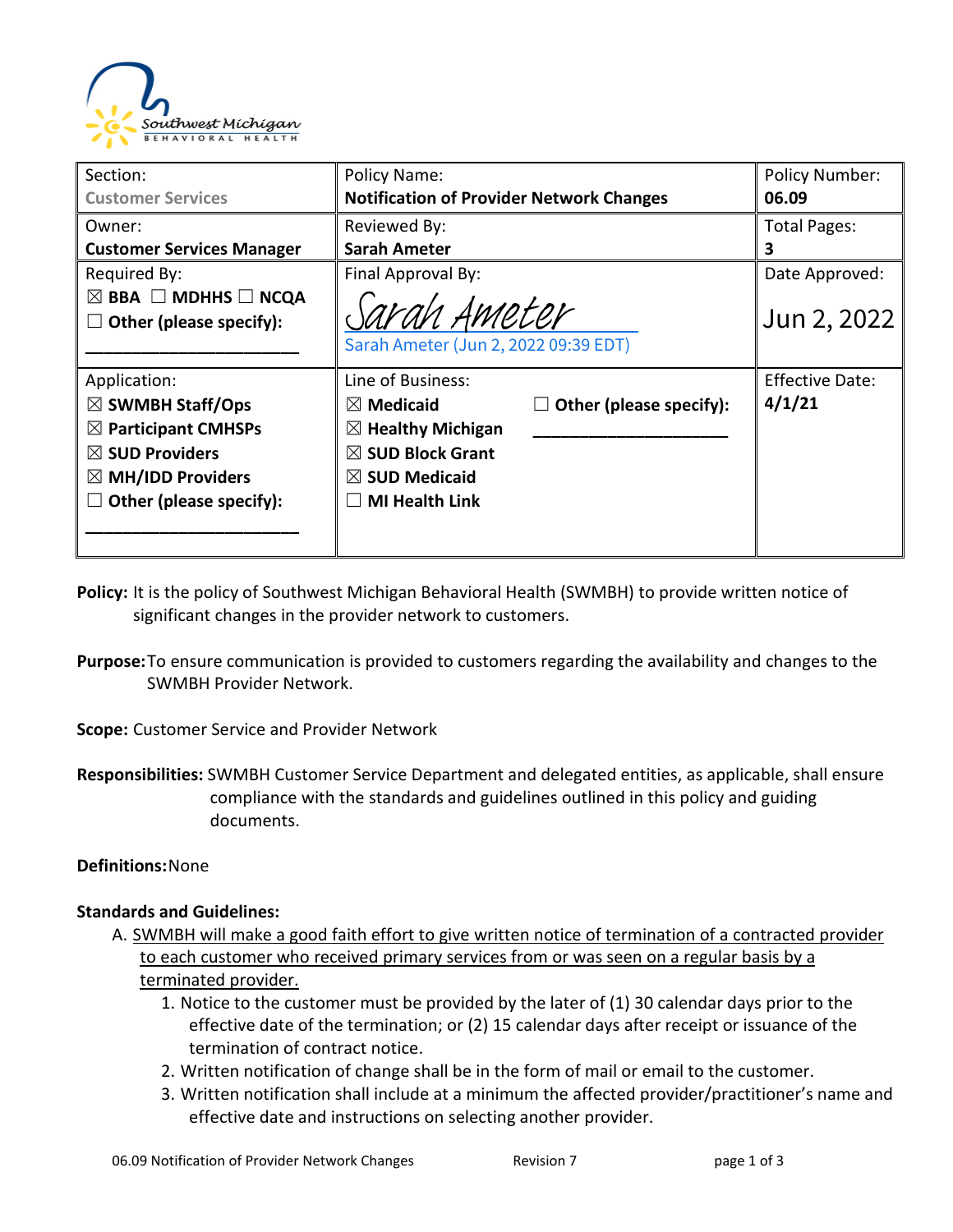

# **References:**

A. Medicaid Managed Care Regulations: 42 CFR 438.10 (f) (1)

**Attachments:** None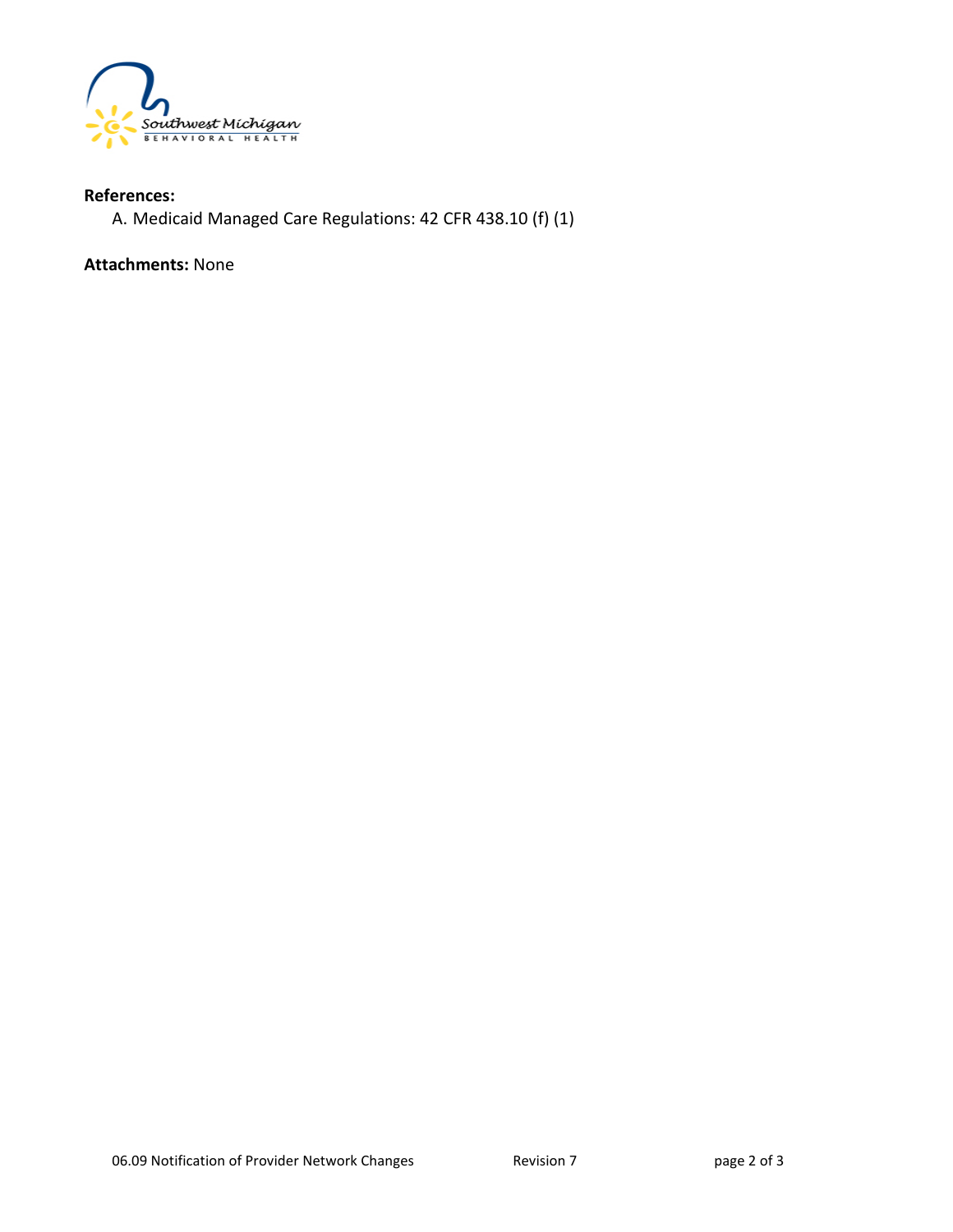

# **Revision History**

| <b>Revision#</b> | <b>Revision</b><br><b>Date</b> | <b>Revision Location</b>                                               | <b>Revision Summary</b>                                                                                                          | <b>Revisor</b>       |
|------------------|--------------------------------|------------------------------------------------------------------------|----------------------------------------------------------------------------------------------------------------------------------|----------------------|
| $\mathbf{1}$     | 2/20/15                        | <b>SWMBH</b>                                                           |                                                                                                                                  |                      |
| $\overline{2}$   | 4/24/15                        | <b>SWMBH</b>                                                           |                                                                                                                                  |                      |
| 3                | 1/10/17                        | <b>SWMBH</b>                                                           |                                                                                                                                  |                      |
| 4                | 4/1/19                         | References, Standards<br>and Guidelines: B1/11,<br>C <sub>3</sub> c, D | Updated language per<br><b>Managed Care Regulations</b>                                                                          | <b>Heather Woods</b> |
| 5                | 4/1/20                         | Purpose, References,<br><b>Standards and Guidelines:</b><br>A          | Clarified process, removed<br>information that duplicates<br>Provider Network Policy:<br>Network Directory Network<br>Reporting. | <b>Heather Woods</b> |
| 6                | 6/25/21                        | References, Standards<br>and Guidelines: A and A1                      | Added clarifying language<br>per CFR, updated reference                                                                          | <b>Heather Woods</b> |
| $\overline{7}$   | 5/19/22                        | Throughout                                                             | <b>Annual Revision</b>                                                                                                           | <b>Heather Woods</b> |
|                  |                                |                                                                        |                                                                                                                                  |                      |
|                  |                                |                                                                        |                                                                                                                                  |                      |
|                  |                                |                                                                        |                                                                                                                                  |                      |
|                  |                                |                                                                        |                                                                                                                                  |                      |
|                  |                                |                                                                        |                                                                                                                                  |                      |
|                  |                                |                                                                        |                                                                                                                                  |                      |
|                  |                                |                                                                        |                                                                                                                                  |                      |
|                  |                                |                                                                        |                                                                                                                                  |                      |
|                  |                                |                                                                        |                                                                                                                                  |                      |
|                  |                                |                                                                        |                                                                                                                                  |                      |
|                  |                                |                                                                        |                                                                                                                                  |                      |
|                  |                                |                                                                        |                                                                                                                                  |                      |